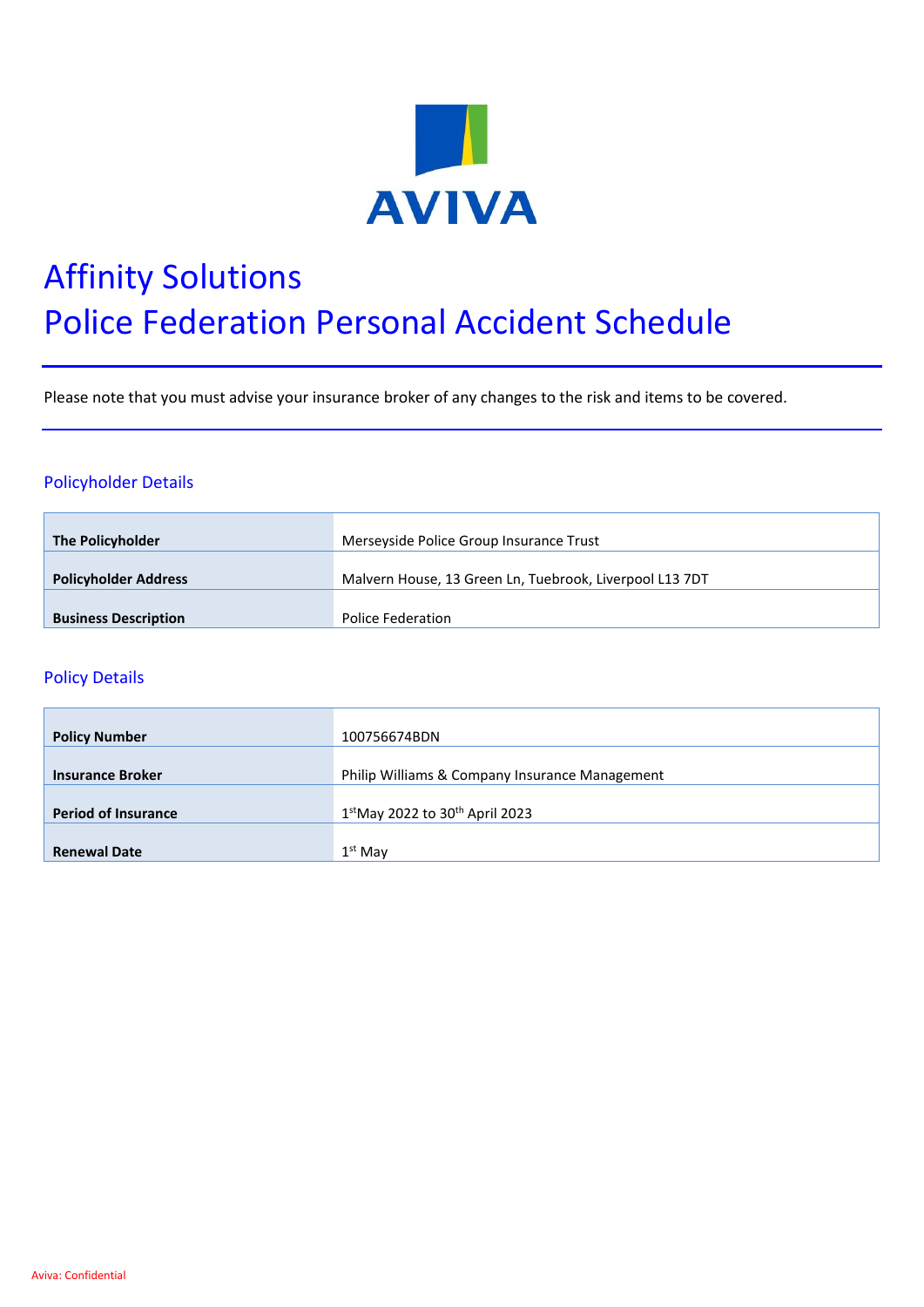## **Personal Accident**

| Category | <b>Insured Persons</b>       |
|----------|------------------------------|
| A        | Serving Member, up to age 70 |
|          |                              |

| Category | <b>Operative Time</b>     |
|----------|---------------------------|
| A        | 24 hours a day, worldwide |

| <b>Personal Accident</b>                    |                   |
|---------------------------------------------|-------------------|
| Accidental bodily injury resulting in:      | <b>Category A</b> |
| Permanent Loss of Sight in one or both eyes | £60,000           |
| Permanent Loss of Hearing in one ear        | £60,000           |
| Permanent Loss of Hearing in both ears      | £60,000           |
| Permanent Loss of one or more Limbs         | £60,000           |
| <b>Permanent Loss of Speech</b>             | £60,000           |
| <b>Permanent Total Disablement* (PTD)</b>   | £100,000          |
| <b>Permanent Partial Disablement</b>        | Not Insured       |
| <b>Temporary Total Disablement</b>          | Not Insured       |
| <b>Excess Period</b>                        | n/a               |
| <b>Benefit Period</b>                       | n/a               |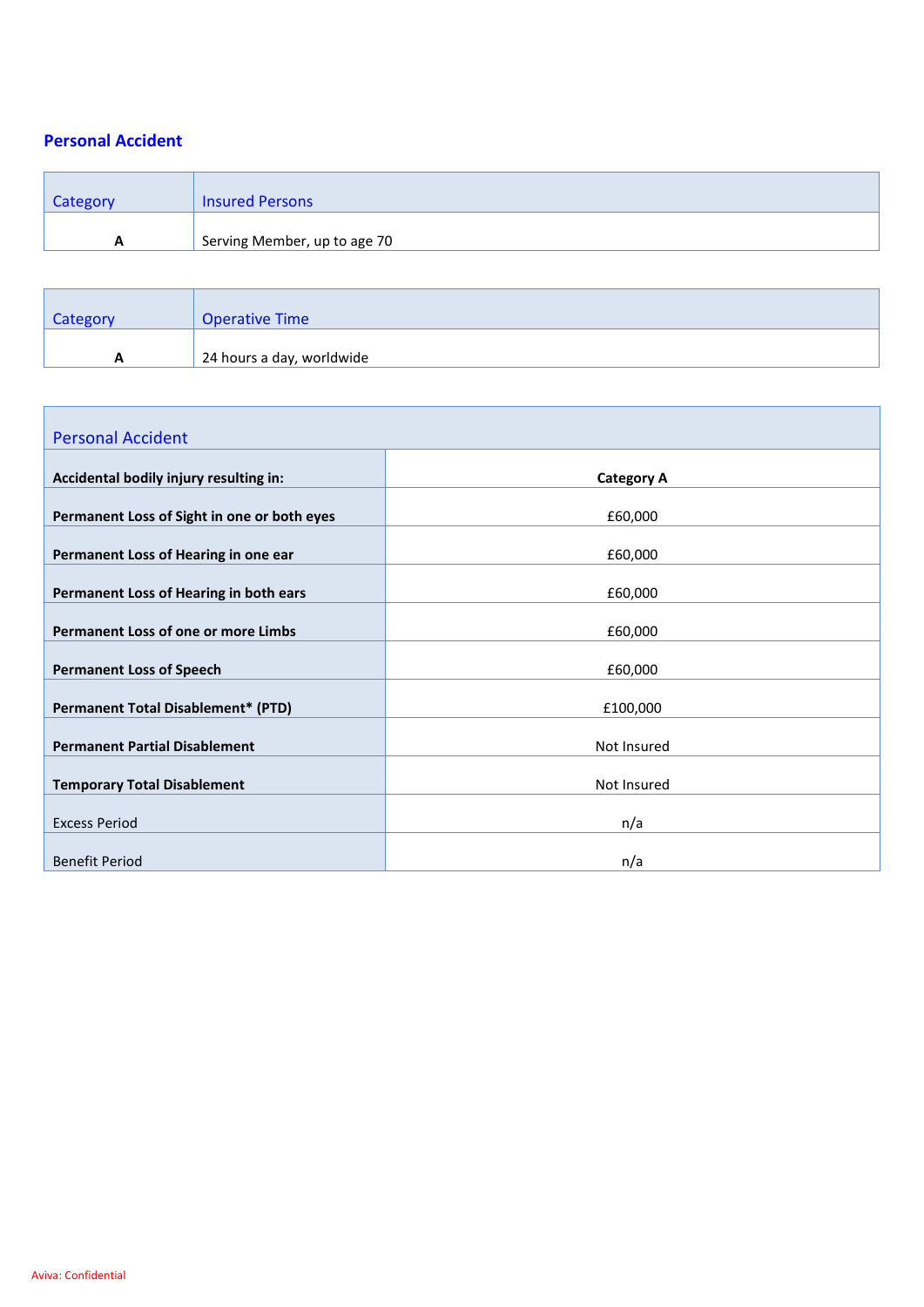| <b>Personal Accident Extensions</b>                                       |                                               |
|---------------------------------------------------------------------------|-----------------------------------------------|
| Accidental bodily injury resulting in:                                    | <b>Category A</b>                             |
| Convalescence                                                             | Not Insured                                   |
| Infection by HIV/AIDS/Hepatitis B Whilst on                               |                                               |
| <b>Duty</b>                                                               | Not Insured                                   |
| <b>Planned Hospitalisation</b>                                            | Not Insured                                   |
| <b>Benefit Period</b><br>$\overline{\phantom{a}}$                         | Not Insured                                   |
| <b>Unplanned Hospitalisation (including Sickness)</b>                     | £50 per night up to 7 nights                  |
| <b>Benefit Period</b>                                                     | 7 Days                                        |
| <b>Third Degree Burns Benefit</b>                                         | Not Insured                                   |
| Injury as result of firearms or knives                                    |                                               |
| Knife Injury                                                              | Not Insured                                   |
|                                                                           |                                               |
| Firearms Injury                                                           | Not Insured                                   |
| <b>Third Degrees Burns</b>                                                | Not Insured                                   |
| <b>Unrecovered Criminal Court Compensation</b>                            | Up to £500                                    |
| <b>Unsociable Hours Benefit</b>                                           |                                               |
| Excess Period - 14 days                                                   |                                               |
| Benefit Period - 24 weeks                                                 | Not Insured                                   |
| Dental Injury & Emergency Limits (for members and their spouses/partners) |                                               |
| Accidental Dental Injury                                                  | Up to £2,500 per incident, Max four incidents |
| <b>Emergency Dental Treatment Within UK</b>                               | Up to £200 per incident, max four incidents   |
| Emergency Dental Treatment OutsideUK                                      | Up to £400 per incident, max two incidents    |
| <b>Dentist Call-Out Fees</b>                                              | Up to £100 per incident, max two incidents    |
| Hospitalisation following Dental Treatment                                | £50 per night up to 20 nights                 |
| Oral cancer                                                               | Up to £12,000                                 |